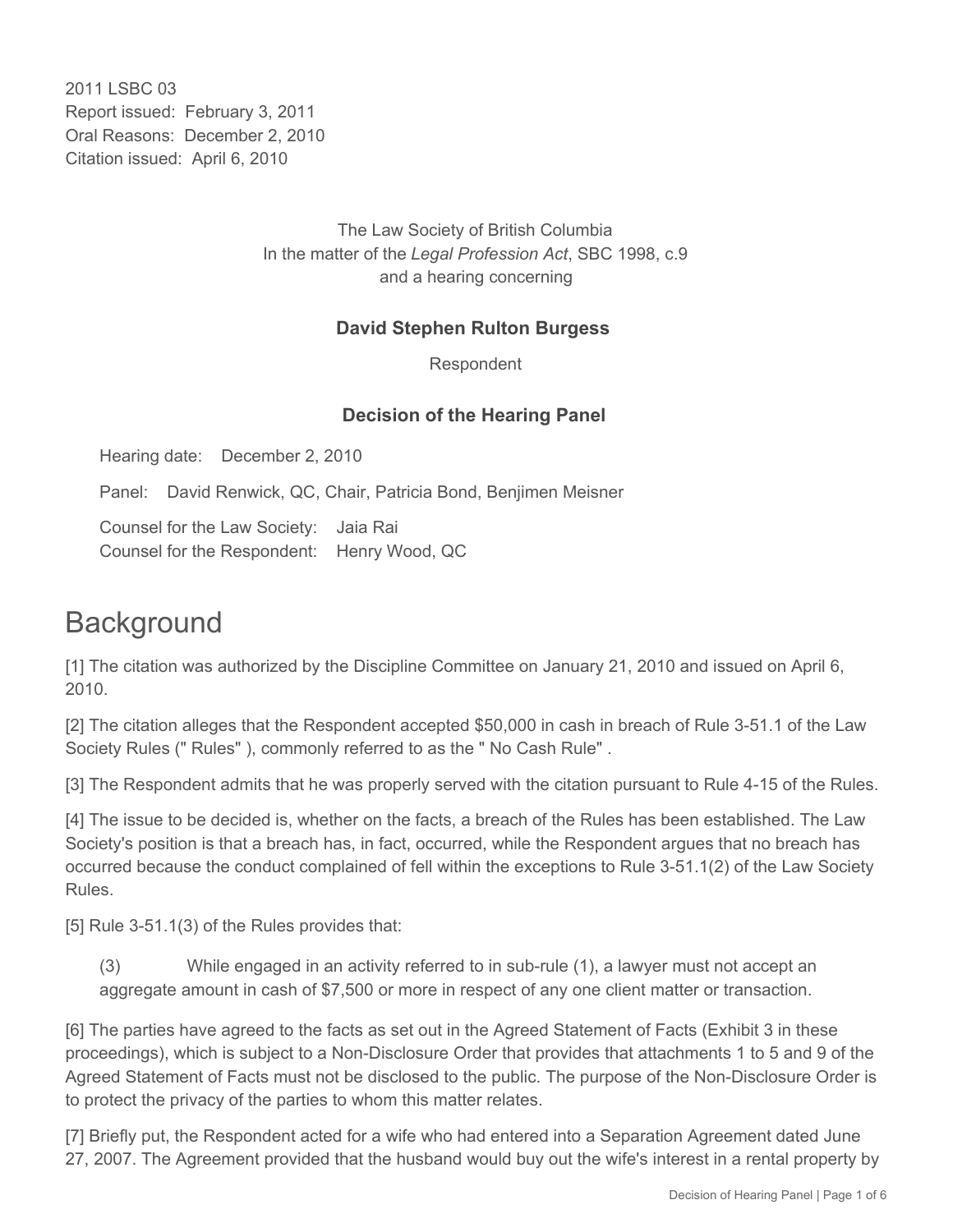way of payments that were to take place over time.

[8] The agreed purchase price was \$180,000. The Respondent was to hold the funds in trust until the final payment was made, at which time the property would be transferred into the husband's name. The Respondent was familiar with both the husband and the wife and knew their families.

[9] On April 21, 2008, the husband, wife and the Respondent met and discussed the arrangements for payment. The following day, the three met again, and the husband was being difficult about what he had allegedly agreed to the previous day. Ultimately, an agreement was reached, and the husband unexpectedly produced \$50,000 cash. The Respondent initially indicated he could not accept the cash; however, the Respondent, the husband and the wife attended at the Respondent's bank where bank staff counted the money. The Respondent then deposited the funds into his trust account, pending registration of the transfer of the property and ultimate payout to the wife.

[10] It was agreed that the husband threatened he would simply return to the United States rather than cooperate with buying out the wife's interest in the property. The Respondent was influenced by this threat because, if the husband had carried it out, it would create great inconvenience for the Respondent's client, who would have had to pursue a sale of the property, likely incurring additional costs and delay.

[11] Two days after the Respondent deposited the cash into his trust account, he asked his assistant to contact the Law Society. She did so and spoke with a practice advisor who advised that the circumstances did not fall within any exception to the No Cash Rule. The practice advisor requested that the Respondent contact him, and although the Respondent returned the call on one occasion, he did not speak to the practice advisor. The Respondent did not report his acceptance of the cash until he filed his 2008 trust report on March 11, 2009.

#### **Position of the Respondent**

[12] Counsel for the Respondent raises in his defence the exceptions to the Rule, and in particular, Rule  $3-51.1(2)(b)$  (ii) and (iv), which provide as follows:

- (2) This Rule does not apply to a lawyer when
	- (a) engaged in activities referred to in sub-rule (1) on behalf of his or her employer, or
	- (b) receiving or accepting cash

(i) from a peace officer, law enforcement agency or other agent of the Crown acting in an official capacity,

- **(ii) pursuant to the order of a court or other tribunal,**
- (iii) to pay a fine or penalty, or
- (iv) **from a savings institution or public body**.

[emphasis added]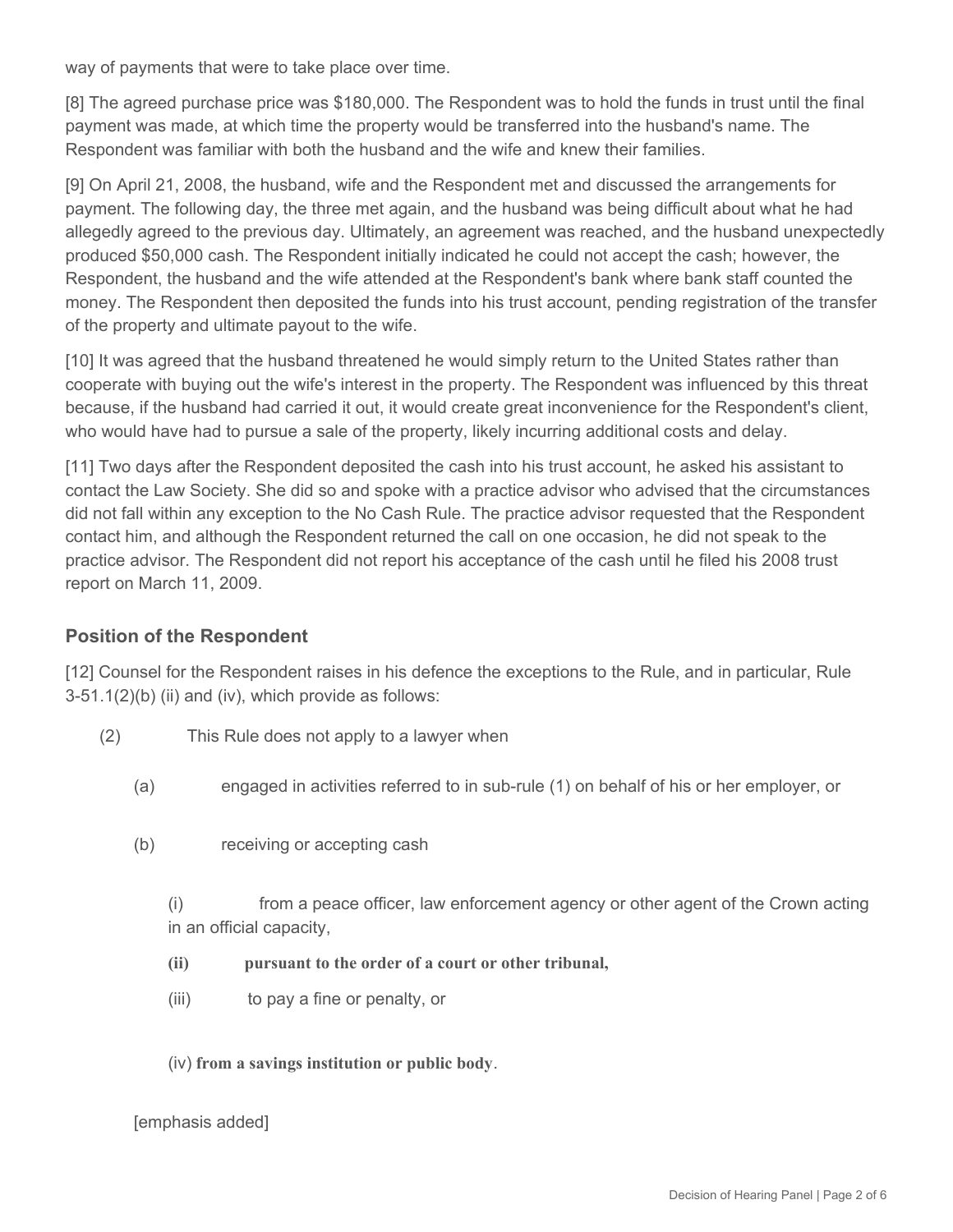[13] Counsel for the Respondent argues that the exceptions to Rule 3-51.1 contemplate situations where there is minimal or no risk that the involved funds are " dirty" or that the circumstances have been contrived as a means of laundering funds. He submits that the payment of the funds was made in accordance with 3-51.1(2)(b)(ii) (pursuant to an order of a court) as there were terms in the Separation Agreement that had been incorporated into a Decree of Divorce ordered by a U.S. Court.

[14] The Separation Agreement dated June 27, 2007 provided, *inter alia*, that the husband was entitled to purchase the wife's interest in the " rental property" provided certain conditions were met.

[15] The Separation Agreement was an exhibit to the Divorce Order, granted in the State of Idaho, dated July 17, 2007, which states:

5. Pursuant to the parties' June 27, 2007 Separation Agreement, the terms and conditions of that Separation Agreement are hereby incorporated into this Decision of Divorce as though the same had been fully set for the herein and each such terms and conditions of the June 27, 2007 Separation Agreement constitutes the further order of this Court.

[16] In the alternative, counsel for the Respondent argues that the funds had been withdrawn from a savings institution as referred to in Rule 3-51.1(2)(b)(iv), on the basis that the husband had, in fact, obtained the funds from his bank two days before.

[17] In support of the Respondent's position, his counsel argues that we must examine the purpose of the Rule, which was to demonstrate and empower *" the legal profession's commitment to guard against their trust accounts being used in money laundering or fraudulent schemes* " [1]. He argues that, because there was virtually no risk that the husband had brought in laundered funds, as the husband had received the funds from a financial institution an exception to the Rule is invoked.

# **Position of the Law Society**

[18] Counsel for the Law Society argues that the interpretation of the Rules should be in accordance with principles of statutory interpretation and quotes E. A. Driedger in *Construction of Statutes*, (2nd ed., 1983) as follows:

Today there is only one principle or approach, namely, the words of an Act are to be read in their entire context and in their grammatical and ordinary sense harmoniously with the scheme of the Act, the object of the Act and the intention of Parliament. [2]

[19] Counsel for the Law Society notes that the object of the *Legal Profession Act* is to uphold and protect the public interest in the administration of justice. Self-regulation is fundamental to that object. Counsel relies on the Review Decision in *Law Society of BC v. Chan*, 2009 LSBC 20:

[11] One of the driving factors in this case is the history and importance of Rule 3-51.1. Lawyers in British Columbia are currently exempt from the regulations passed under the *Proceeds of Crime (Money Laundering) and Terrorist Financing Act*, which would otherwise require a reporting of certain cash transactions. The Law Society's implementation of this Rule was designed to demonstrate that the legal profession is in the forefront of the fight against money laundering, while also protecting solicitor-client privilege and the independence of the profession.

[20] Counsel for the Law Society takes the position that the Rule provides an absolute prohibition against accepting cash other than in limited circumstances. It is intended to apply broadly so that cash cannot be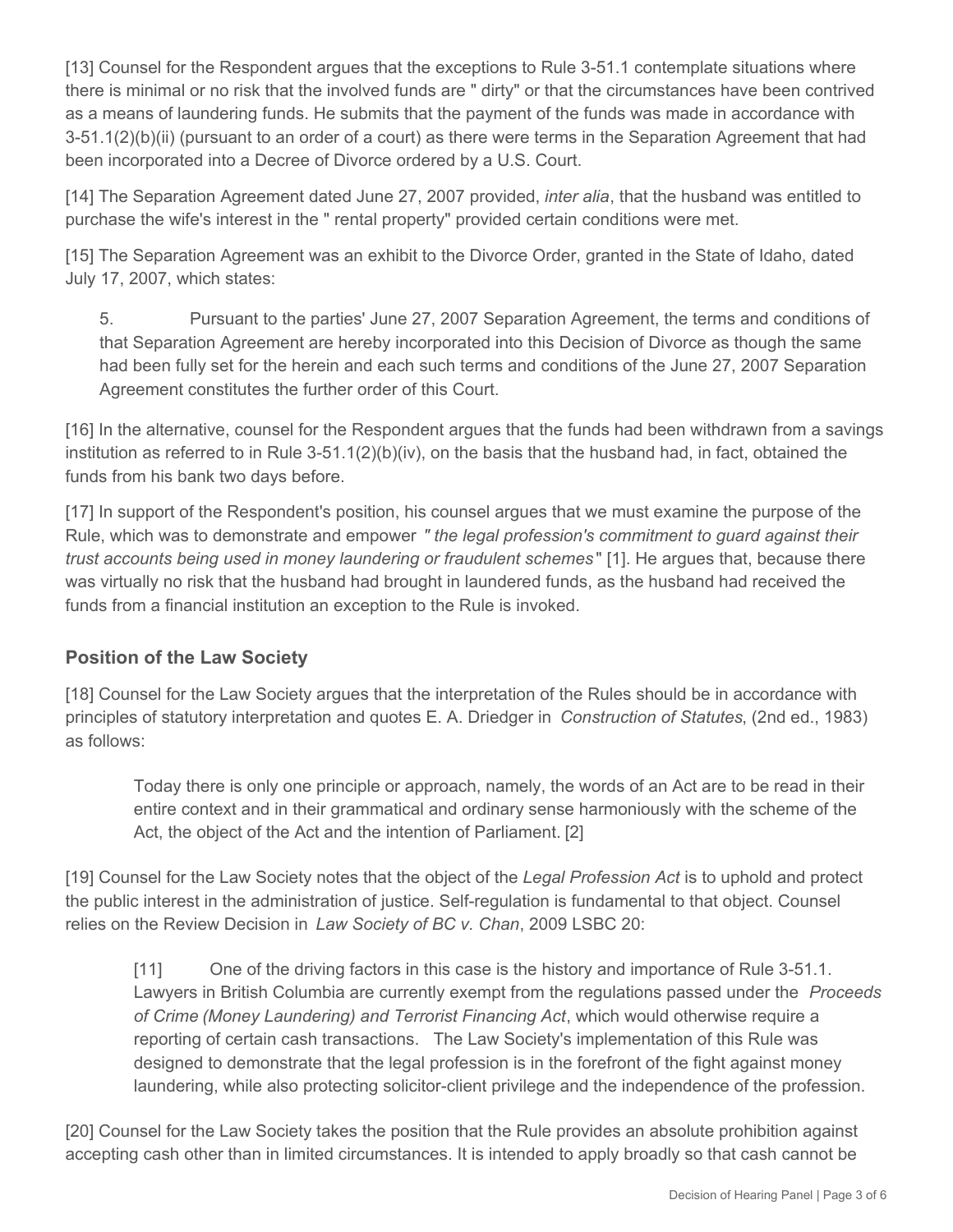laundered. Articles have been published in several issues of the *Benchers' Bulletin* about the Rule, for the purpose of ensuring that lawyers are aware of the importance of the Rule and the Law Society's intention to strictly enforce the Rule.

[21] Counsel for the Law Society states that the court order exception does not apply because, although the terms of the Separation Agreement were confirmed in a court order, the order did not provide for a cash payment to be made. The Law Society states that the interpretation taken by the Respondent is too broad and is unreasonable in light of the intentions of the Benchers in establishing the Rule in the first place.

[22] With respect to the argument that the funds had been withdrawn from a financial institution, counsel for the Law Society argues that position of the Respondent would undermine the purpose and intent of the Rule, which was to relieve counsel of the requirement to exercise their judgment or due diligence as to the purpose or intentions of the person tendering the prohibited cash to the lawyer. The fact is that, at the time he received the funds, the Respondent had no evidence that the funds had come directly from the husband's bank. In this case, the Respondent " lucked out" and was able to obtain the bank documents, after the fact.

# **Reasons**

[23] We accept the Law Society's position that the driving force behind the rules was to:

(a) protect the public interest by ensuring that lawyers are not complicit in money laundering schemes;

(b) maintain solicitor-client privilege through an exemption from the regulations passed under the *Proceeds of Crime (Money Laundering) and Terrorist Financing Act*; and

(c) maintain the independence of the bar.

[24] The Law Society cannot meet those objectives if they adopt the interpretation of the Rule as counsel for the Respondent suggests.

[25] The Panel finds that there is no ambiguity in the meaning of Rule 3-51.1(2)(b)(ii). In order to qualify for the exception, a lawyer must establish that the funds were received pursuant to a court order that specifically provides for a cash payment.

[26] On the plain reading of Rule 3-51.1(2)(b)(iv), in order to fall within the rule, the lawyer must receive the cash directly from a savings institution. Again, if the Rule were to be interpreted as suggested by counsel for the Respondent, the onus on the lawyer to determine where the funds originated and whether they were legitimately gained, would be overwhelming. While there will be instances where that is readily done, there are many more instances in which it will be impossible for a lawyer to determine the source and legitimacy of the funds. In the result, the Law Society has invoked a strict rule to meet the objectives set out above.

[27] Finally, we find that it is not acceptable to read into the Rule further exceptions where a lawyer believes that no money laundering or fraud has occurred. The Law Society has created a rule to secure an exception from federal legislation that would breach solicitor-client privilege and compromise the independence of the bar. While the Rule may be inconvenient at times, it was invoked for good reason and should be enforced in order to secure its objectives.

[28] Accordingly, we are all of the view that the Respondent's actions in this case resulted in a breach of the No Cash Rule.

# **Disciplinary Action**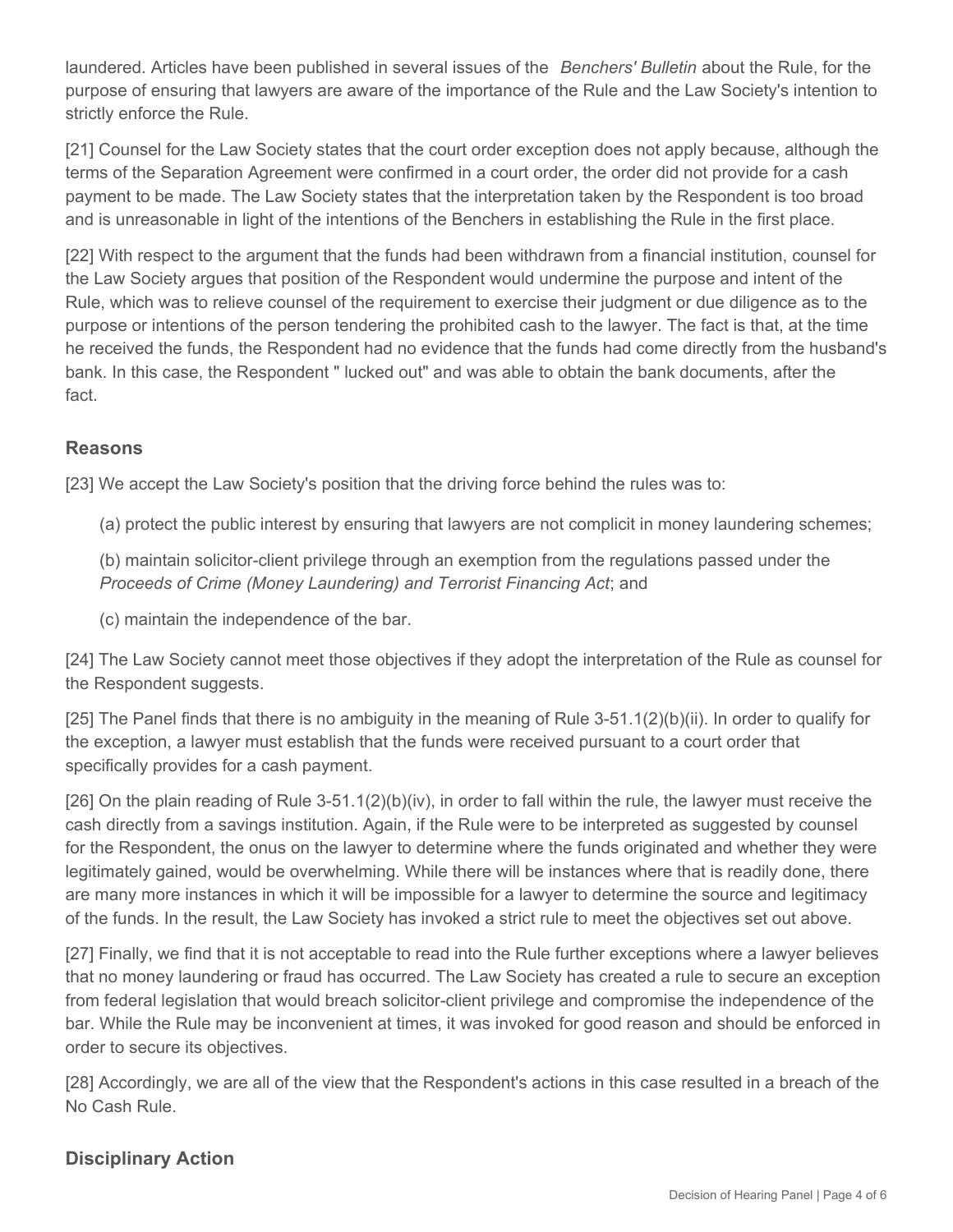[29] As to disciplinary action, the Law Socie ty seeks a fine of \$2,500. In addition, the Law Society asks the Panel for an order that the Respondent pay costs in the amount of \$3,300, representing 30% recovery of counsel fees.

[30] We are mindful of the factors set out in *Law Society of BC v. Ogilvie* [1999] LSBC 17.

[31] A number of cases were provided showing a range of fines for incidents involving a breach of the No Cash Rule. Each is unique to the facts, and they provide a range for a fine between \$500 and \$1,500.

[32] In *Law Society of BC v. Lyons*, 2008 LSBC 09, 2008 LSBC 32, 2008 LSBC 38, the Panel determined that the conduct constituted a Rule breach as well as professional misconduct, (which was admitted by the Respondent). A fine of \$1,500 and costs of \$2,700 was imposed. The lawyer was specifically advised of the requirements of the Rule and deliberately breached it twice in the same file. Mr. Lyons self-reported to the Law Society.

[33] While the respondent in *Law Society of BC v. Adelaar*, 2009 LSBC 01,was aware of the Rule, the timing of receipt of the cash and the impossibility of returning the cash without violating other ethical requirements made a breach of the Rule one of several bad options. A fine of \$1,000 and costs of \$500 were imposed.

[34] In *Law Society of BC v. Norton,* 2008 LSBC 36, the lawyer accepted \$45,000 in cash from his client. Later that evening, he reviewed the Law Society materials and realized that he had made an error. The Respondent promptly reported his error to the Law Society and repaid (in cash) the funds to the client. There was no allegation of professional misconduct. Mr. Norton was fined \$500 and required to pay costs of \$500.

[35] In another case, *Law Society of BC v. Chan*, 2009 LSBC 31, when the lawyer was not in the office, his office received \$40,000 in cash from a client in China who intended to apply for immigration to Canada. Ultimately, the client changed his mind and requested that the funds be returned to him. The lawyer wrote a trust cheque to reimburse the funds to his clients. In this case, again the citation was for breach of the rule, rather than for professional misconduct. The lawyer was fined \$1,000 and required to pay costs of \$1,000.

[36] Applying the above cases to the case at hand, we find that the disciplinary action should reflect the following:

(a) while the Respondent's actions were deliberate, he was well intentioned in his receipt of the funds. He did not personally benefit from the receipt of the cash, and no one was harmed, nor were anyone's interests compromised as a result of his actions. On the contrary, the Respondent's client is very appreciative of the Respondent's services to her;

(b) the Respondent realized he was in breach of the Rule, but he was not diligent in reporting to or discussing the matter with the Law Society, despite Mr. Bilinsky's telephone call and message for him to return the call. Nonetheless, the Respondent self-reported the breach in his trust report at the end of the year;

- (c) the Respondent has no relevant conduct history; and
- (d) the breach of the Rule did not amount to professional misconduct.

[37] We find that there are no aggravating circumstances that would result in a disciplinary action in the upper range. Therefore, an appropriate fine is \$750, and the Respondent will pay costs of \$1,500. The panel so orders, the fine and costs to be paid by February 28, 2011.